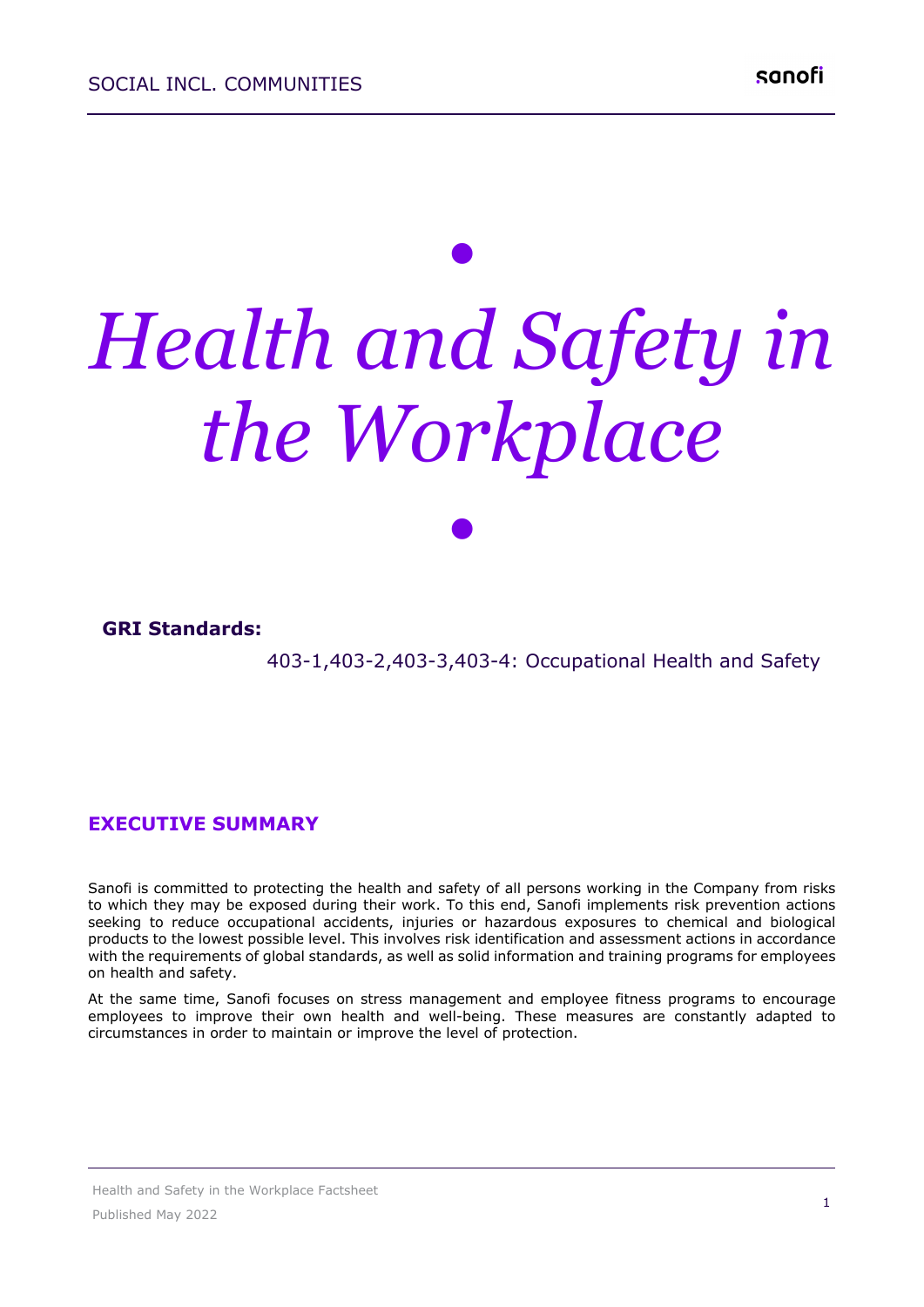# **TABLE OF CONTENTS**

| 2.2. HSE MANAGEMENT AND LEADERSHIP TRAINING 5        |
|------------------------------------------------------|
| 2.3. IMPROVED MONITORING AND ANALYSIS OF POTENTIALLY |
|                                                      |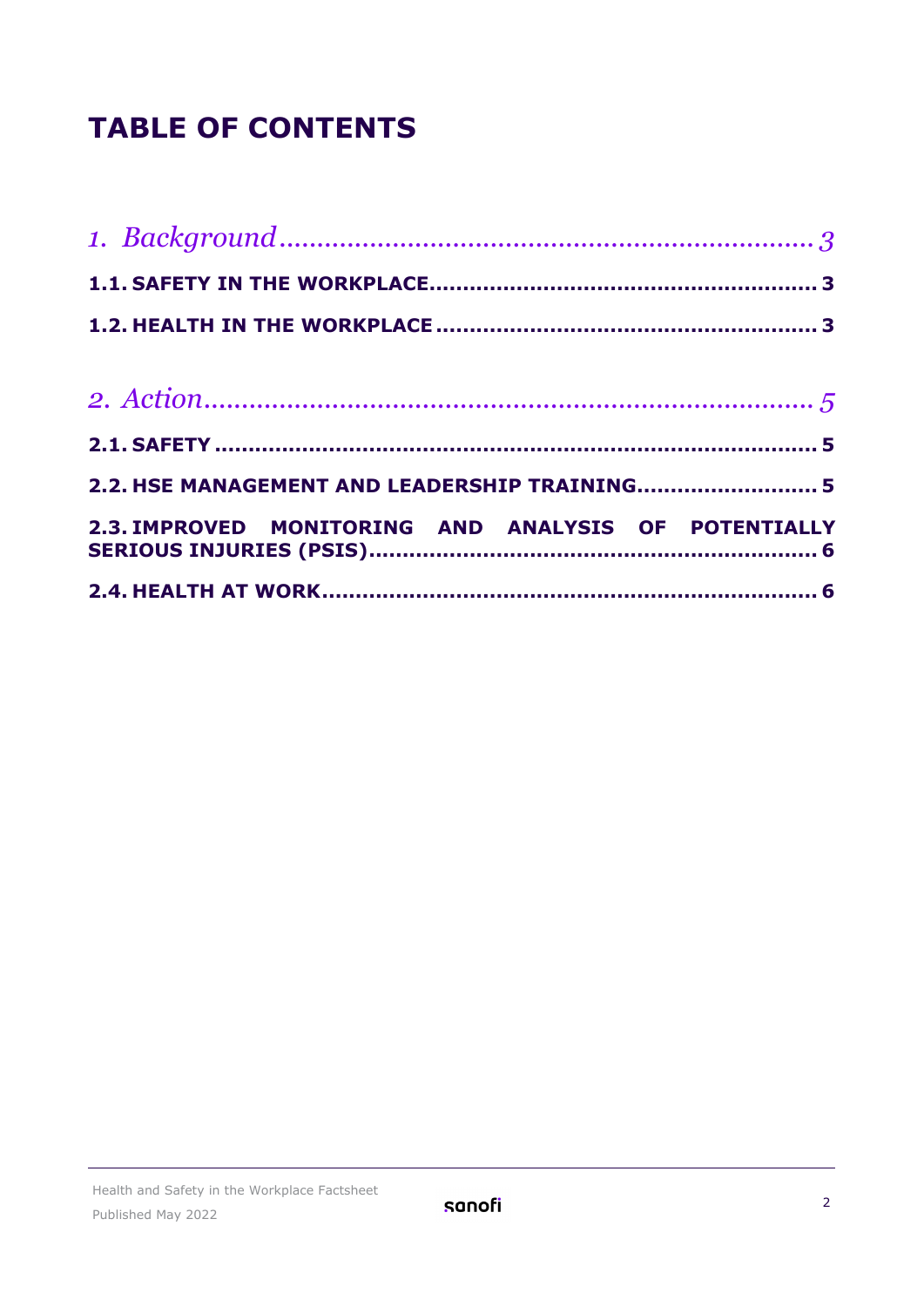# <span id="page-2-0"></span>*1. Background*

#### **The men and women of Sanofi are the real drivers of our business performance, and their wellbeing is essential to our success. We are committed to ensuring the health and safety of all people working at Sanofi.**

Sanofi care about its employees' health and safety, and know it is an essential component in the success of its business. Limiting the occurrence of diseases and injuries has a direct positive impact on productivity and costs by avoiding repeated absences, medical expenses and insurance premiums.

To provide a safe environment and healthy conditions for our workforce as well as outside contractors, Sanofi implements measures designed to limit the risk of disease and injury that cause pain and suffering and affect employees' quality of life. The Company takes a preventive approach by seeking to avoid accidents and minimize exposure to hazardous agents. At the same time, Sanofi focuses on stress management and employee fitness programs to encourage individuals to improve their own health and well-being.

# <span id="page-2-1"></span>**1.1. SAFETY IN THE WORKPLACE**

Creating a safe working environment is first and foremost a matter of reducing workplace accidents and injuries to the lowest possible level. Sanofi's safety approach includes:

- **O** conducting risk assessments as of the initial phases of our activities and for each change;
- applying risk minimization methods in all situations, for all processes and projects;
- using the hazard vetting method each time manufacturing or equipment is scaled up;
- **O** focusing on organizational and human factors in safety management;
- **•** providing continuous employee awareness and training programs about prevention and protection systems;
- providing support for managers while taking specific steps to ensure the safety of independent contractors;
- **O** making constant progress on our road safety record with the support of the Sanofi Road Safety Committee;
- developing initiatives to improve employees' health and safety during business travel;
- **•** sharing Injuries Learning Experiences through all Sanofi sites; and
- **O** promoting Safety routines for employees to engage dialog about the consciousness and prevention of hazards.

**The Sanofi Road Safety Committee** determines our global road safety program by analyzing worldwide road safety results and setting objectives for our affiliates. Each site then implements a program to address its specific road and motor vehicle safety issues, based on the committee's guidance and its own risk assessments. Proven success factors to improve road safety include: strong support from management, sufficient resource allocation, clear objectives, and regular reviews. Fleet safety and driver training programs are also important, as are the accurate reporting and analysis of all motor vehicle accidents and work-related injuries.

# <span id="page-2-2"></span>**1.2. HEALTH IN THE WORKPLACE**

Ensuring the physical and mental health of each employee consists of minimizing exposure to chemical, biological, radiations, physical risks, ergonomics constraints, and well-being at work. It also involves occupational hygiene assessments and control strategy to protect employees' health.

Our approach to health in the workplace is based on:

- identifying jobs and occupational hazards;
- assessing workplace; and

Health and Safety in the Workplace Factsheet Published May 2022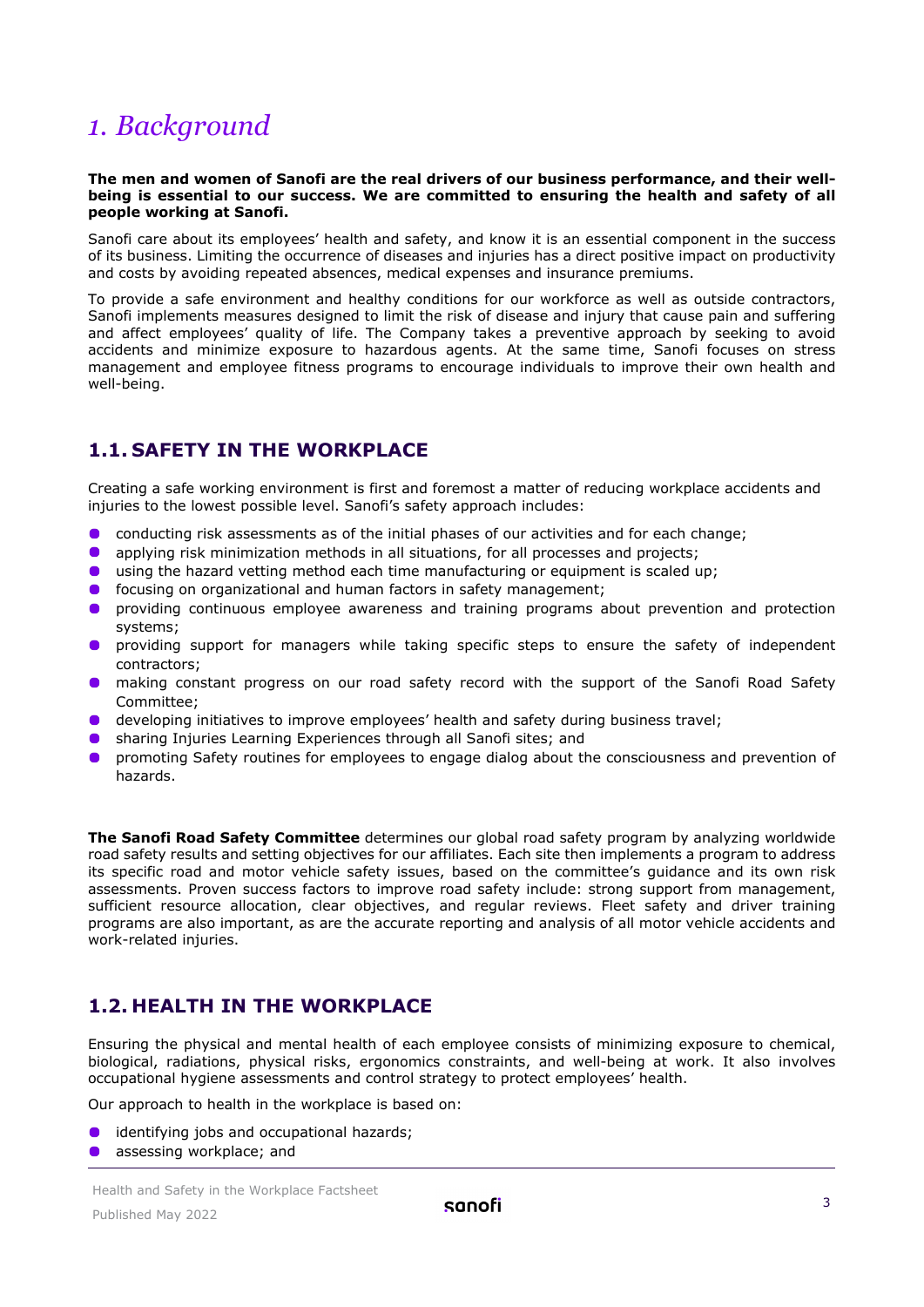controlling the risks, including the hierarchy of control: elimination, substitution, engineering, administrative controls including medical surveillance and the use of personal protective equipment.

Our approach is built on a solid foundation, Sanofi's Health, Safety and Environment (HSE) management system. Central to our occupational health responsibility is the expertise, facilities and global requirements/standards that have been established to assure robust programs globally.

Occupational health departments and HSE departments, with occupational hygiene competences, are working together to prevent any health effects on employees.

Baseline and routine worker monitoring programs of occupational health risks is a key responsibility for our Medical and HSE experts, guided by our global requirements/standards.

Sanofi's Regional deployed Occupational Physicians/Nurses and occupational health clinics located in our operations to provide the health expertise and facilities needed to support this important area of responsibility. Working with our HSE experts, these occupational health experts partner to assure all aspects of employee health are managed properly.

Occupational hygiene programs are managed by HSE departments in order to maintain a good knowledge of all potential exposure on hazardous agents for health of employees. It includes a constant vigilance on the effectiveness of risk control.

Our pro-active initiatives also include health programs and ways to share best practices among our key medical doctors, who provide leadership for the network of occupational physicians working at Sanofi sites around the globe.

Where appropriate, both occupational hygiene monitoring, air exposure, and biomonitoring technologies are in place to track occupational exposure. We intend to improve workplace knowledge on hazardous agents and their effects. Training sessions organized for employees and managers are designed to enhance well-being at work. We also rely on the guidance of in-house expert committees.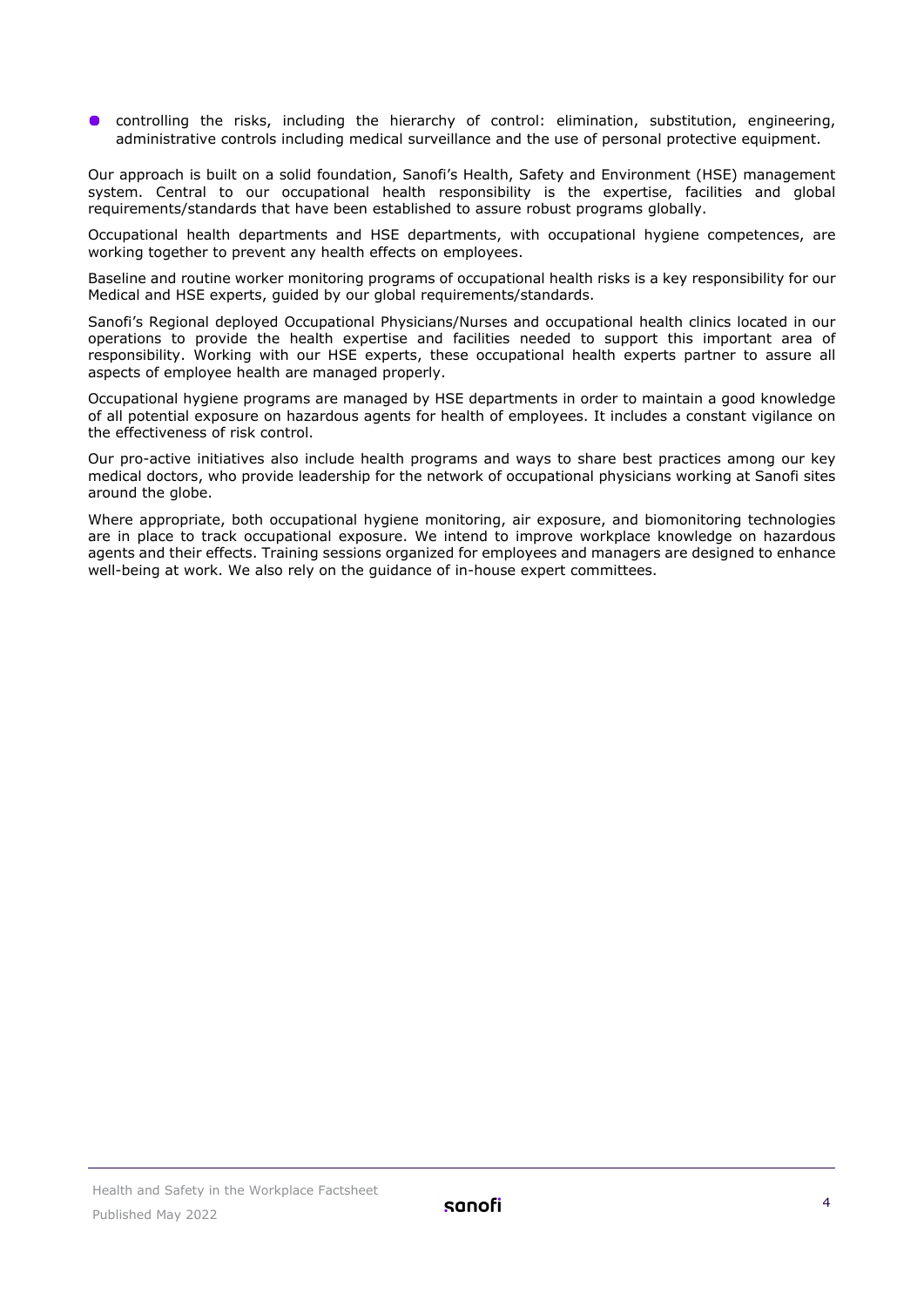# <span id="page-4-0"></span>*2. Action*

# <span id="page-4-1"></span>**2.1. SAFETY**

We maintain a safe working environment for our employees and seek to reduce as far as possible the occurrence of workplace accidents by monitoring injury rates and developing a wide range of initiatives including in human and organizational factors management.

| <b>Occupational health-safety</b>                                        | 2021 | 2020 |
|--------------------------------------------------------------------------|------|------|
| Lost Time Injury Frequency rate (LTI-FR)<br>worldwide (Sanofi employees) | 1.0  | 0.9  |
| Lost Time Injury Frequency rate (LTI-FR)<br>for temporary employees      | 2.3  | 1.6  |
| Lost Time Injury Frequency rate (LTI-FR)<br>for independent contractors  | 2.0  | 2.0  |
| Lost Time Injury Frequency rate (LTI-FR)<br>all workers                  | 1.2  | 1.1  |

During this period of COVID-19, our HSE performance deteriorated, primarily on ground-level falls and contact with objects. However, the ground-level falls prevention program initiated in 2018 had a positive impact in 2019 and 2020. In 2021, the number of accidents of this type remained well below the 2018 level (125 in 2021, 207 in 2018).

In addition, Sanofi defined criteria for the potential severity of occupational accidents to better target the types of actions to be implemented to reduce the number of potentially serious injuries (PSI) and to integrate human and organizational factors into the in-depth analysis of these events. Our target is to focus the Company's efforts on actions to pro-actively prevent potentially serious accidents rather than limiting efforts to post-accidental corrective measures. PSI have been systematically characterized, reported and analyzed in-depth.

# <span id="page-4-2"></span>**2.2. HSE MANAGEMENT AND LEADERSHIP TRAINING**

The HSE Culture Training aims to promote the HSE culture amongst the employees of all Sanofi entities. In total, more than 95% of employees have participated in the programs since its launch, including the Life Saving Rules:

- site heads and members of the site management committees have taken the Safety & Leadership cycle at the *Centre Européen d'Éducation Permanente* (CEDEP);
- as part of the leadership training, a specific module has been developed, training for managerial safety visits, followed by more than 900 employees;
- **The for the technical and regulatory part, a basic training on basic explosive atmosphere risk prevention** (ATEX) has been developed and deployed and was completed by more than 1,200 people worldwide;
- a Special Safety Culture program was implemented in 2019 and continue: "The Rules That Save Life" followed by more than 100,000 Sanofi employees worldwide. The program is mandatory for all newcomers;
- an onboarding HSE managers remote training program is deployed, more than 100 HSE collaborators worldwide have started or completed the program; and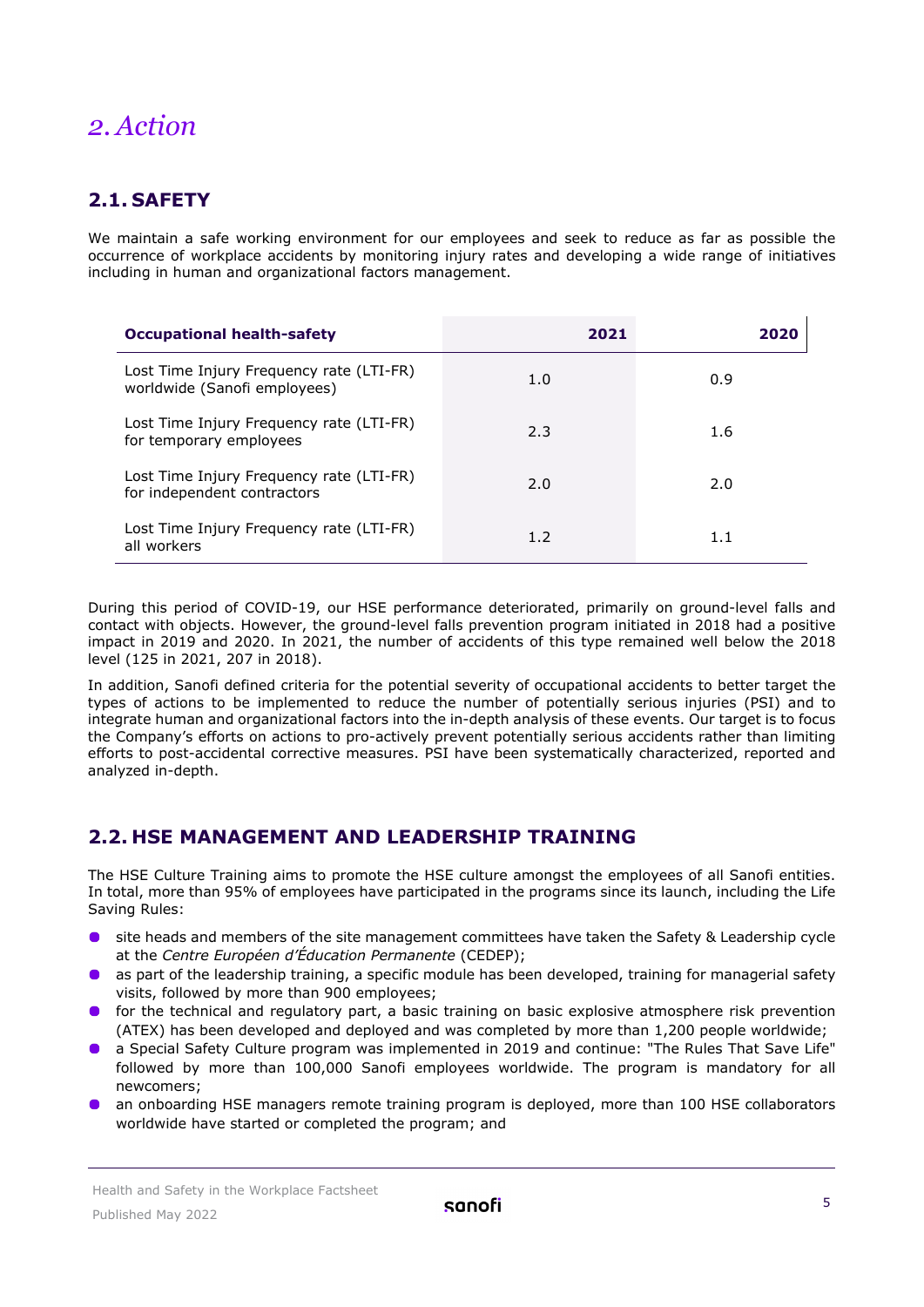since 2020, following the COVID-19 crisis, eLearning training modules have been developed and deployed.

## <span id="page-5-0"></span>**2.3. IMPROVED MONITORING AND ANALYSIS OF POTENTIALLY SERIOUS INJURIES (PSIS)**

Since 2016, prevention measures for serious and potentially serious injuries have been strengthened by developing a methodology to analyze the root causes of serious or potentially serious injuries. The aim is to avoid any recurrence of these events and to gradually develop a safety culture for all Sanofi staff, outside Company personnel and temporary workers.

To this purpose, a training program has been designed to create a network of experts worldwide specialized in the in-depth analysis of events.

<span id="page-5-1"></span>In 2021, the number of PSI (Potential Serious Injury + Serious Injury) is 62 (versus 70 in 2020).

# **2.4. HEALTH AT WORK**

The broad range of initiatives to ensure our employees' health and well-being includes a well-being program to promote healthy living and prevent diseases, programs to prevent psychosocial risks, training for occupational hygienists and biosafety officers, and monitoring of occupational health.

#### **2.4.1. Occupational health - medical surveillance**

Occupational diseases and their causes are collected according to a formal new classification based on international classification of jobs and diseases:

- a total of 29 occupational diseases were reported to local authorities in 2021; and
- a total of 23 occupational diseases were reported in Europe (France), four in North America (United States), and two in Latin America (Colombia) where systems for identifying and reporting such diseases are less well established. Most of the occupational diseases (76%) related to musculoskeletal disorders. Thanks to the preventive measures implemented at our sites, only two cases of COVID-19 infections attributable to exposure at work were reported.

The Occupational illness rate (Number of illness / number of working hours within Sanofi \* 1 million) has increased - due to a change of method - from 0.12 in 2020 to 0.17 in 2021. In 2021, Sanofi opted to consolidate data based on the reporting rate, so as to avoid adjusting prior-period data.

## **2.4.2. Recognizing professionalism in occupational hygiene training**

Sanofi continued to strengthen employees' skills on site with respect to occupational hygiene. Training programs are provided utilizing international training modules offered by the Occupational Hygiene Training Association (OHTA). Each session is an intense week of lesson validated by an exam certified by an external organization, BOHS. Training have been proposed in China, India, Europe, USA, Brazil and France.

These trainings aim to provide core knowledge on Basic Principles in Occupational Hygiene, Measurement of Hazardous Substances, Noise - Measurement and its Effects, Control of Hazardous Substances, Health Effects of Hazardous Substances, Asbestos and Other Fibers, and Ergonomics Essentials.

#### **2.4.3. Health in the workplace is a key topic in Sanofi**

Our key control and monitoring programs in this area include, but are not limited to, chemical and biological exposure, radiation, noise, ergonomics, temperature, and illumination.